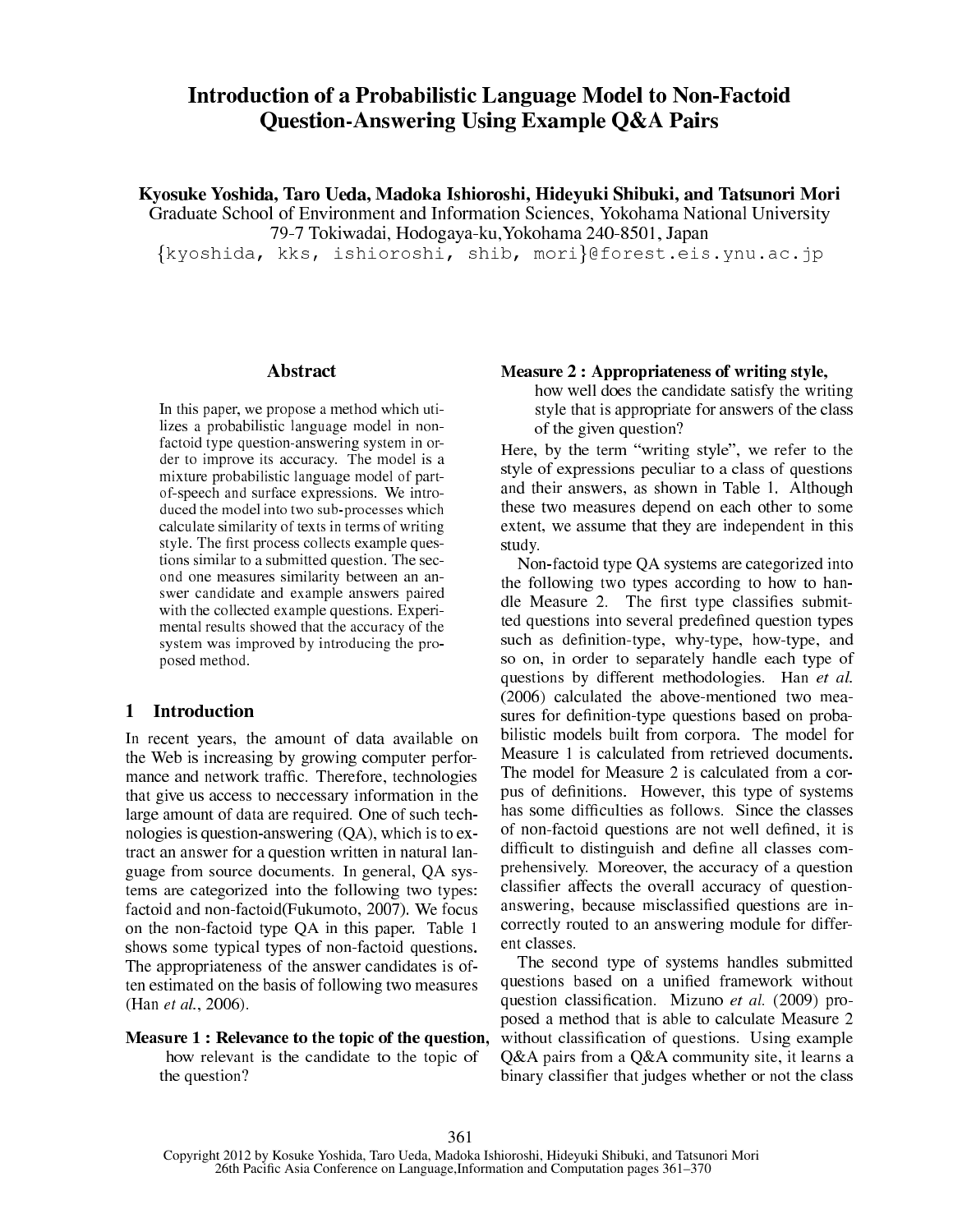| Type of question | Examples of typical writing style                      |                                                                    |  |  |  |  |  |
|------------------|--------------------------------------------------------|--------------------------------------------------------------------|--|--|--|--|--|
|                  | Question                                               | Answer                                                             |  |  |  |  |  |
| Definition-type  | $\sim$ tte-nani (What is $\sim$ )                      | $\sim$ towa $\cdots$ dearu( $\sim$ is $\cdots$ )                   |  |  |  |  |  |
| Why-type         | $Naze \sim$ (Why $\sim$ )                              | $\cdots$ tame(Because $\cdots$ )                                   |  |  |  |  |  |
| How-type         | $\sim$ suru-niwa dou-shitara ii (How can I do $\sim$ ) | $\sim$ suru-niwa mazu $\cdots$ (In order to do $\sim$ , $\cdots$ ) |  |  |  |  |  |
| Other types      | X-to Y-no chigai wa nani                               | $\overline{X}$ -wa $\sim$ -daga, Y-wa $\cdots$                     |  |  |  |  |  |
|                  | (What is the difference between $X$ and $Y$ )          | (While X is $\sim$ , Y is $\cdots$ )                               |  |  |  |  |  |

Table 1: Typical types of non-factoid questions

of a given answer andidate is onsistent with the class of a submitted question. By using this classi--er, Measure 2 is realized without question lassi- cation. Soricut et al. (2006) also proposed a system with a last question. They is a last construction of the contract of the contract of the contract of the contract of the contract of the contract of the contract of the contract of the contract of the contract of the contr statisti
al translation model between questions and the orresponding answers in order to bridge the lexi
al gap between the questions and the answers. A set of example Q&A pairs from FAQ sites on the Web is used for the estimation of the model.

In these methods, the length of answers should be predetermined. The length of answers annot be hanged dynami
ally and is ne
essary to be estimate from the length of the question.

Therefore, Mori et al. (2008) proposed a method of the se
ond type approa
h that is able to adaptively determine the length of an answer andidate according to a submitted question. They use example Q&A pairs on a Q&A ommunity site in order to enter up positive with an appropriate the state state of submitted questions. They utilize simple n-gram model as features to retrieve example questions similar to a submitted question in terms of writing style and to appropriate with styles to answer with styles to answer. ever, the simple n-gram model is not appropriate to model dependen
y among words that appear in the distant positions because it only captures linguistic phenomena that appear within the n-words window. Therefore, sometimes the selection of example questions is not carried out correctly. There exist some in
orre
tly retrieved example questions that are not similar to the whole submitted question in terms of writing style, while those n-grams happen to be very similar to the n-grams of the question. Their method of s
oring answer andidate is based on a naive frequen
y model of word 2-grams as feature expressions. Therefore, ungrammati
al senten
es, whi
h often appear in Web do
uments and are not suitable to answer andidates, happen to have high s
ores when they have the feature expressions. It decrease the accuracy of the system.

In this paper, we employ the method of Mori et al. (2008) as a baseline method. We introdu
e a probabilisti language model to the baseline method in order to solve the above problems and improve the method in terms of accuracy.

Our method has the following three feature parts. Firstly, a probabilistic language model is used to retrieve examples similar to an submitted question. Secondly, another probabilistic language model is onstru
ted from the retrieved example answers, which is used to measure the appropriateness of answer andidates for submitted questions. Finally, the answer andidates are lustered into several groups, and the andidates that have unsuitable writing styles as answers for the submitted question are removed.

The rest of this paper is organized as follows. In Section 2, we explain the related works. In Section 3, we explain the outline of the baseline method. In Section 4, we discuss the problems of the baseline method. In Section 5, we describe the detail of the proposed method. In Section 6, we conduct examinations of our OA system, and discuss the results. In Section 7, we provide our conclusion.

#### <sup>2</sup> Related Works

The methods which utilize probabilistic language model have been developed in
luding followings.

Takahashi et al. (2010) ombine several types of language models in order to retrieve questions similar to users' queries from a Q&A archive of a Q&A ommunity site. In order to examine the mixture ratio of the language models, they investigated the following two ases: 1) the ratio is -xed for all Q&A pairs, and 2) the ratio adaptively varies according to Q&A pairs. They showed that the performan
e is improved in both of the ases. The purpose of this study is different from ours because we retrieve example questions similar to submitted question in terms of writing styles while they retrieve questions similar to submitted questions in terms of content.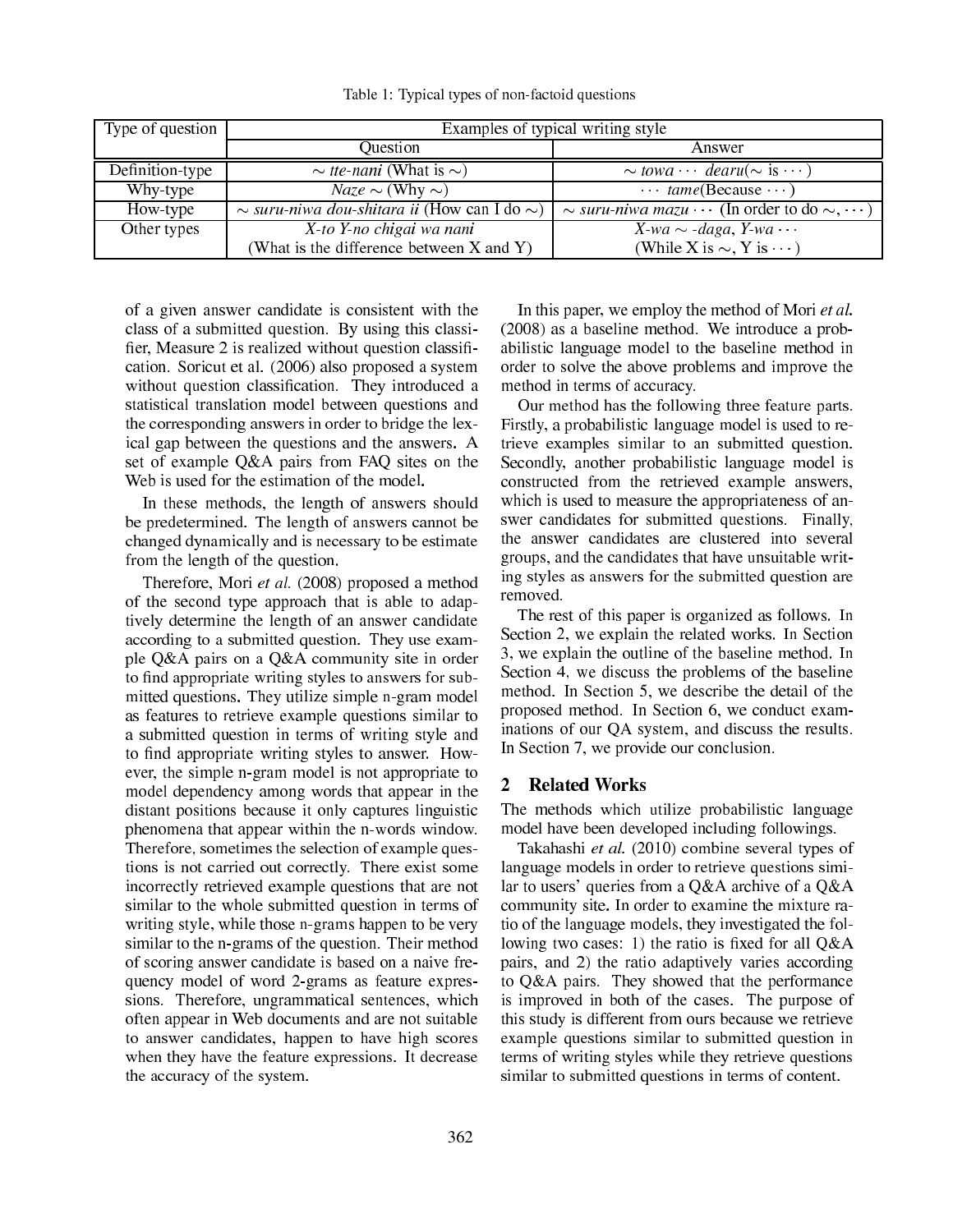

Figure 1: Outline of the baseline system

Heie et al. (2012) proposed a method to obtain answers by al
ulating the relation between the submitted question  $Q$  and an answer candidate  $A$  in terms of probability. They supposed that the probability of having the answer  $A$  depends on two sets of feateures, W and X, as  $P(A|Q) = P(A|W, X)$ . The set of feateures  $W = w_1, \dots, w_{|W|}$  denotes feature expressions that indicate "type of question" , e.g. "when", "why", "how".  $2,522$  words are obtained from TREC question set as the andidate of W.  $X (= x_1, \ldots, x_{|X|})$  denotes a set of features comprising the "information-bearing" words of submitted quesions, e.g. what the question is actually about and what it refers to. They used  $P(A|X)$  as a retrieval model and  $P(W|A)$  as a filter model.

Although two above-mentioned studies do not explicitly handle the questions in a question-type-byquestion-type manner, they explicitly use surface expressions. On the other hand, our method take acount of not only surfa
e expressions but also their part-of-spee
h tags as their abstra
tions. In order to take account of writing styles, we utilize a mixture probabilisti language model in terms of partof-spee
h tags and surfa
e expressions.

#### <sup>3</sup> Baseline Method

In this section, we describe the baseline method according to Mori et al. (2008). Figure 1 shows the outline of the baseline QA system.

#### 3.1 Extracting Keywords from a Question and Obtaining Their Related Words

From a question submitted by a user(a submitted question, hereafter), content words are extracted as keywords. Let  $K$ ,  $K_n$ , and  $K_p$  be the set of all keywords, the set of keywords of simple nouns (one-morpheme words), and the set of keywords ex ept nouns, respe
tively. Sin
e sequen
es of simple nouns may form compound nouns, let  $K_c$  be the set of all ompound nouns and other remaining simple nouns. A question usually ontains only a few keywords and these may not be enough to estimate Measure 1. Therefore, the following keyword expansion and weighting are performed by using Web documents.

- 1. Create all subsets that ontain three words from  $K_c$ .
- 2. Form boolean "AND" query  $q_i$  from each subset and submit it to a Web sear
h engine to obtain a set of snippets. Let  $n_i$  be the number of the obtained snippets.
- 3. The weight value  $T(w_i)$  defined as the following equation is calculated for each word  $w_i$  in snippets:

$$
T(w_j) = \max_i \frac{freq(w_j, i)}{n_i} \tag{1}
$$

where  $freq(w_i, i)$  is the frequency of the snippets that contain the word  $w_i$  for the query  $q_i$ . In order to give each keyword  $k \in K$  a weight value that is not less than those of the expanded words, the weight value is defined as the following equation:

$$
T(k) = \max_{j} T(w_j)
$$
 (2)

#### $3.2$ 3.2 Retrieving Example Questions Similar to the Submitted Question

In order to obtain clue expressions peculiar to answer andidates for the question submitted by a user, in this stage, the baseline method retrieves example Q&A pairs whose questions are similar to the submitted question from the viewpoint of writing style. Mori et al. (2008) adopted the word 7-gram whose enter word is an interrogative as the ore part of a given question, be
ause it represents enough ontext to determin the lass of question. Thorefore, they de-the similarity between two questions as the similar two questions as the similar two questions as the similar two questions as the similar two questions as the similar two questions as the similar two questions as the s similarity between the word 7-grams extracted from the questions. According to the similarity,  $N$ -best example Q&A pairs are obtained by using an ordinary information retrieval te
hnique.

#### **Extracting Clue Expressions from Example**  $3.3$ **A** nswers

In this stage, clue expressions are extracted from the answers in the example Q&A pairs obtained in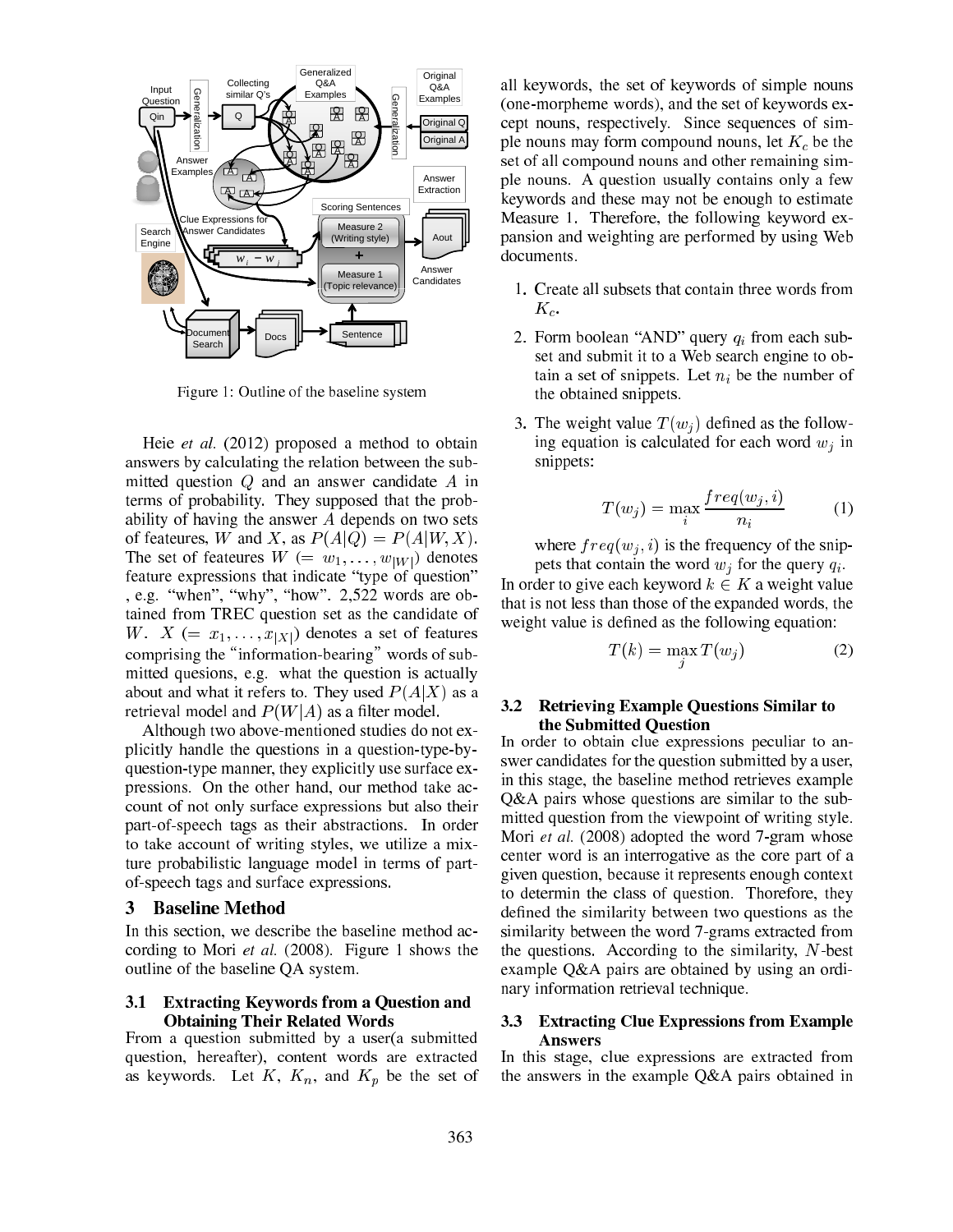the stage des
ribed in Se
tion 3.2. A 2-gram was adopted as a lue expression unit be
ause it is the smallest unit that an represent relations between words. It is assumed that the effectiveness of each 2-gram as a lue expression an be estimated by the degree of orrelation between the 2-gram and the answers from the retrieved Q&A pairs.

As the measurement of the correlation, Mori et al. (2008) adopted the  $\chi^2$  value shown in Equation (3) for the following two kinds of events for the answers from the entire set of example Q&A pairs:

- event  $\alpha$  Being an example answer that corresponds to one of the retrieved example questions, whi
h are similar to the submitted question. The set of example answers for the event is denoted by A.
- event  $\beta(b)$  Being an example answer that contains a ertain 2-gram b. The set of example answers for the event is denoted by  $B(b)$ .

$$
\chi^{2}(b) = \frac{n}{|A| \cdot |\bar{A}| \cdot |B(b)| \cdot |B(\bar{b})|}
$$
(3)  
·(|A \cap B(b)| \cdot |\bar{A} \cap B(\bar{b})| - |\bar{A} \cap B(b)| \cdot |A \cap B(\bar{b})|)^{2}

where *n* is the total number of example  $Q\&A$  pairs. The more orrelated two events are, the larger the value of  $\chi^2(b)$  is. According to the value of  $\chi^2(b)$ , the  $M$ -best 2-grams are selected as clue expressions of the answers for the submitted question.

#### 3.4 Extra
ting Answer Candidates

In this stage, by using the method in Section 3.3, it extracts a set of 2-grams as clue expressions from the example answers of the example Q&A pairs retrieved by the method in Section 3.2 and calculates the corresponding  $\chi^2(b)$  value for each 2-gram b. The score of each sentence is calculated by using the following equation:

$$
Score(S_i) = \frac{1}{\log(1 + |S_i|)} \tag{4}
$$
\n
$$
\left\{ \sum_{j=1}^{l} T(w_{ij}) \right\}^{\gamma} \cdot \left\{ \sum_{k=1}^{m} \sqrt{\chi^2(b_{ik})} \right\}^{1-\gamma}
$$

where  $l$  is the number of different words in the sentence  $S_i$ , m is the numer of different 2-grams in  $S_i$ ,  $w_{ij}$  is the j-th word in sentence  $S_i$ , and  $b_{ik}$  is the kth 2-gram in  $S_i$ . Since the terms  $\sum_{j=1}^{l} T(w_{ij})$  and  $\sum_{k=1}^m \sqrt{\chi^2(b_{ik})}$  in Equation (4) correspond to Measure 1 and Measure 2, respectively, the parametar  $\gamma$ 

is used to determine the mixture ratio of Measure 1 and Measure 2. The normalization term  $\frac{1}{\log(1+|S_i|)}$  is inroduced to calculate the density of content words related to the question (i.e. keywords and their related words) and lue expressions (i.e. 2-grams that orrelated with example answers). In order to reward longer senten
es, the logarithm of senten
e length is adopted.

## <sup>4</sup> Problems of Baseline Method

In the baseline method, the  $\chi^2(b)$  value of a word 2gram mentioned in Se
tion 3.3 is used in order to extract clue expressions from example answers. This method uses only the frequency of word 2-grams for the purpose of calculation based on the  $\chi^2(b)$ value. As a result, the word order and the contexts of clue expressions are ignored. In this method, example questions are retrieved according to the similarity between submitted question and example questions in terms of the 7-gram whose enter word is an interrogative. However, the selection of example questions occasionally fails because some retrieved example questions are not similar to the submitted question in terms of the writing style of whole senten
e in spite of high degree of similarity in terms of the 7-gram. The following is a submitted question and a wrongly-retrieved example Q&A pair whi
h is not similar to the submitted question in terms of the writing sytle of whole senten
e. The system handles Japanese texts. In the following example, the senten
es written in itali
s are Japanese.

**Question (submitted)** : BSE ga hito ni kansen suru to dou nari masu ka. (What happens for people when they are infected with BSE?)

**Question** (example) : "Yuri no hana saku basho de" wo eigo ni suru to dou nari masu ka. (How do you say "Yuri no hana saku basho de" in English?) Answer (example) : "At the place where lilies bloom" desu.

("At the place where lilies bloom" in English.)

In this example, the 7-grams are "kansen suru to dou nari masu ka" and "eigo ni suru to dou nari masu ka", and they are very similar to each other. However, they are very different from ea
h other in terms of the writing style of the metal come statements because the former is "noun (kansen) \_ verb (suru) - postposition (to)" and the latter is "noun (eigo)

 \_\_\_\_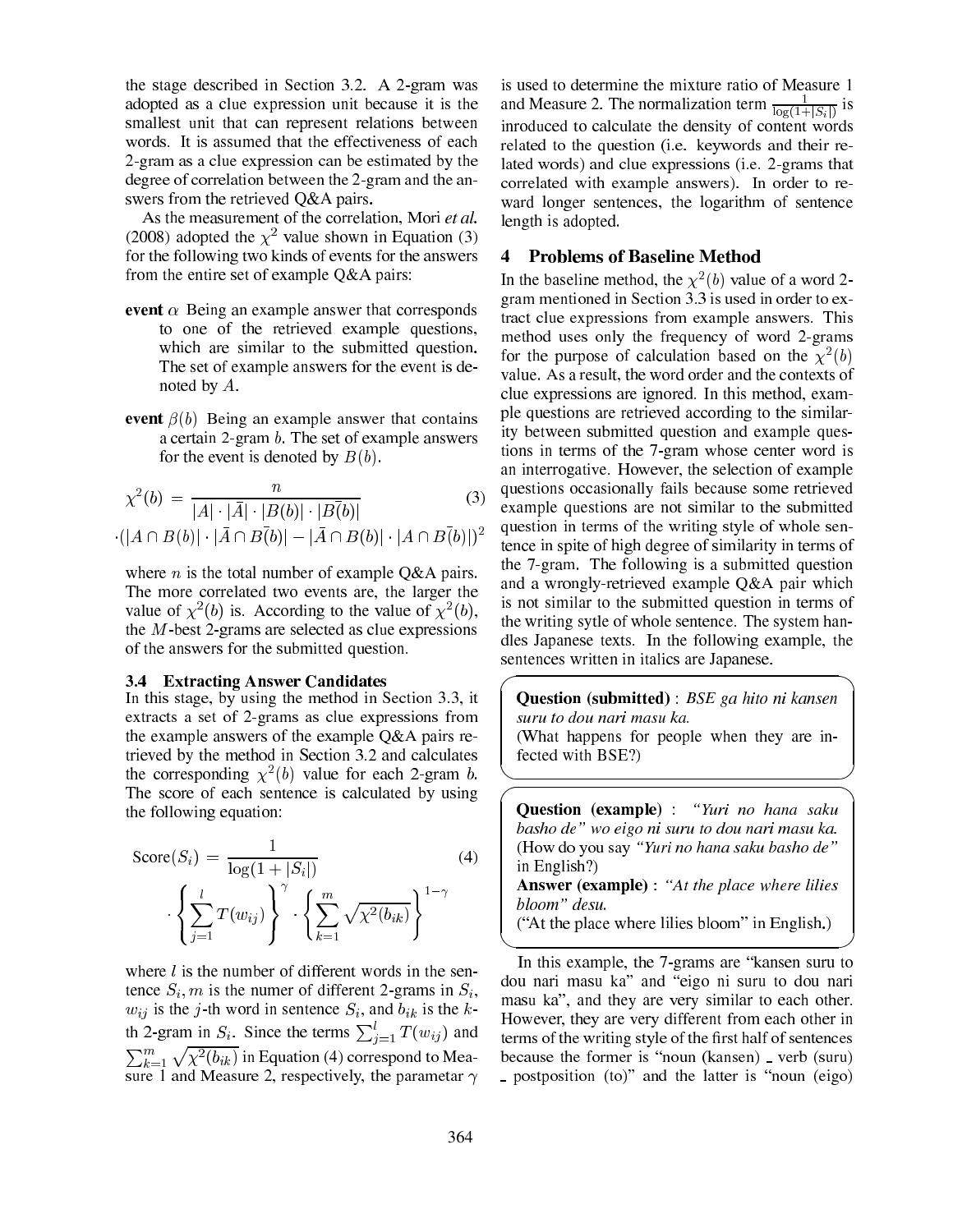postposition (ni) verb (suru) postposition (to)". They are also different from ea
h other in terms of the topic to guidence to thus the former is a common the symptom is" and the latter is "translation in English of Japanese words". For these reasons, this example Q&A pair does not have a suitable writing style for the answer of the submitted question. The following is a retrieved example Q&A pair whose question part is similar to the submitted question, but whose answer part is not suitable as an answer to the sub-

Question (submitted) : Beikoku ga kyoutogiteisho wo hijun shi nai riyuu wa nan desu ka. (Why the U.S. government doesn't ratify Kyoto protocol?)

mitted question in terms of writing style.

 \_\_\_\_

  $\overline{\phantom{a}}$ 

**Question (example)** : *Camping car wo katta* riyuu wa nan desu ka. (Why did you purchase a camper?) Answer (example) : Trailer wo katte 7 nen ni nari masu. Katte yokatta desu. (It has been seven years sin
e I pur
hased the amper. I'm glad I bought it.)

In this example, both questions ask a reason of an a
tion, and the writing style of the example question is similar to one of the submitted question. However, the example answer is not an appropriate answer to does community questions avanced at main meth des
ribe any reasons. Questions and answers in example QA pairs are not always onsistent with ea
h other, while the example answers orrespondig to the example questions are the best answers in a QA ommunity site. In this study, by resolving the above problems, we improve the baseline method in order for it to correctly retrieve the following question examples.

Question (submitted) : Fog lamp wa nan no tame ni aru no desu ka. (What is a fog lamp for?)

Question (example) : Mayuge wa nan no tame (What are eyebrows for?) Answer (example) : Ame ya ase ga me ni hairu no wo fusegu tame desu. (Be
ause they prevent rains and sweat entering the eyes.)



Figure 2: Outline of the proposed system

# <sup>5</sup> Proposed Method

 In this study, we introdu
e probabilisti language models to following two pro
essing steps. The -rst one is retrieving example questions similar to the submitted question mentioned in Section 3.2. The second one is extracting answer candidates mentioned in Se
tion 3.3 and 3.4. In other words, we al
ulate Measure 2 by using the probabilisti language models instead of the original naive method. Our approach is expected to have the following three advantages.

- In the step of retrieving example questions, we an retrieve example questions that are more similar to the submitted question by using an appropriate probabilisti language model of question than example questions by using the baseline method because the probabilistic language model can take into account the effect of writing style in longer context, *i.e.*, whole sen-
- We can remove texts that include ungrammati
al expressions and meaningless symbols from answer andidates by using an appropriate probabilisti language model of answer examples to extract answer candidates.
- We can remove example answers which have unsuitable writing style for the submitted question from example answers by using the language model of answer examples be
ause we perform a lustering of example Q&A pairs by using skip 2-grams obtained from not only example questions but also example answers.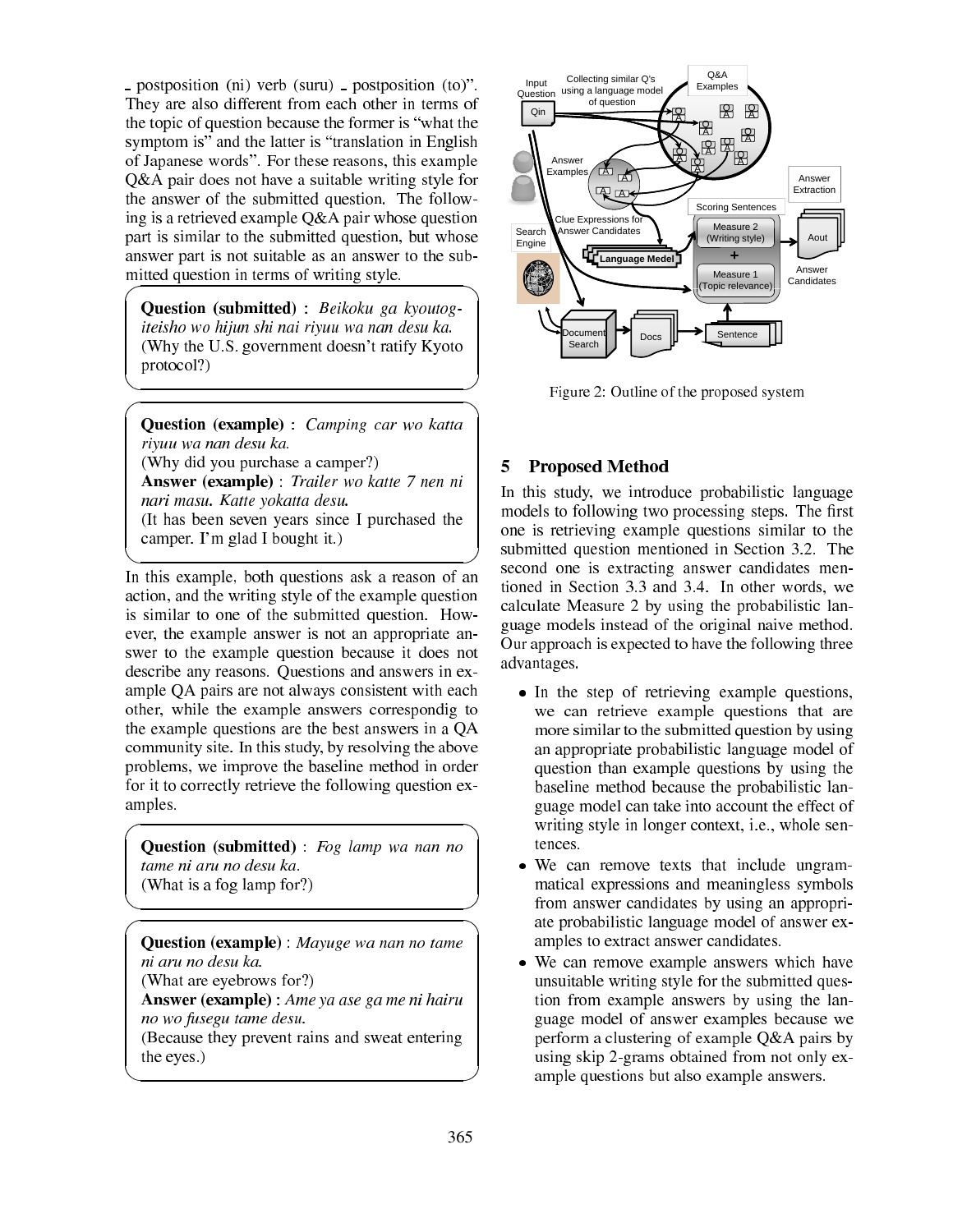

Figure 3: A mixture probabilisti language model in terms of part-of-spee
h tags and surfa
e expressions

Figure 2 shows the outline of QA system we proposed.

### 5.1 Mixture Probabilisti Language Model in Terms of Part-of-Spee
h Tags and Surfa
e **Expressions**

### 5.1.1 Outline

In the baseline method, 2-grams, whi
h are used to extract clue expressions from example answers, are treated as the following two ways: 1) the following surfa
e expressions are used as they are: the fun
tional words (e.g. interrogatives parti
les and auxiliary verbs) and some predetermined ontent words that tend to express the focus of questions, 2) the other words are repla
ed with their partof-spee
h tags in order to generalize them. However, it is unpredictable what words express the focuses of questions in the process of extracting clue expressions. Moreover, the words expressing fo cuses may vary according to question types and it is different and proposed word list for any contract for  $\mu$ question type. In order to adaptively apture the adequate level of generalization of ea
h word, i.e. adopting its surfa
e expression as it is or its partof-spee
h tags as generalization, we use a mixture probabilisti language model of part-of-spee
h tags and surfa
e expressions. The model is shown in Figure 3.  $P(E_1, E_2, \ldots, E_n)$ , which is the probability of generating a sequen
e of surfa
e expressions  $E_1, E_2, \ldots, E_n$  as a sentence, may be estimated by using the mixture model as Equation (5).

$$
P(E_1 E_2...E_n) \approx P(E_n | C_n E_{n-1} C_{n-1})
$$
\n
$$
P(C_n | E_{n-1} C_{n-1}) \cdot P(E_1 E_2...E_{n-1})
$$
\n
$$
= \prod_{i=1}^n \{ P(E_i | C_i E_{i-1} C_{i-1}) \cdot P(C_i | E_{i-1} C_{i-1}) \}
$$
\n(5)

where  $C_i$  is the part-of-speech tag of  $E_i$ .

In order to adaptively determine the mixture ratio of surfa
e expressions and their part-of-spee
h tags, we approximately estimate  $P(E_1, E_2, \ldots, E_n)$ by a 2-gram model of words and their part-of-spee
h

tags , whi
h is obtained by a smoothing based on the deleted interpolation method.

#### 5.1.2 Derivation of Generation Probability of a Given Senten
e

We perform morphological analysis on a given senten
e, divide the result of morphologi
al analysis into a sequen
e of 2-grams and estimate a generation probability  $P(E_1, E_2, \ldots, E_n)$  for the sequence by Equation (5).

#### 5.2 Retrieving Example Questions Similar to the Submitted Question Using a Probabilisti Language Model

In this study, in order to retrieve example questions (along with their paired example answers) similar to the submitted question in terms of writing style, we obtain an optimal subset of example questions adaptively as follows: 1) generate subsets of example questions, 2) generate a language model from ea
h subset, 3) calculate the generation probability of the submitted question for ea
h language model, and 4) sele
t the optimal subset, whose language model gives the highest probability to the submitted question. In other words, we retrieve subset of example questions whi
h onstru
t the best language model for the submitted question.

Ideally, the method can be implemented as the enumeration of all subsets in the above step 1), and the subsequent steps 2),3), and 4). Sin
e, however, the corpus used in this study includes about 0.9 million Q&A pairs, the number of subsets explodes. Obviously it is not realistic to implement the method as above mentioned. Therefore, in order to shorten the pro
essing time, we introdu
e an approximation based on the clustering according to the following pro
edure.

- 1. Determine the number of example questions h is retrieved and the number of the number of the number of the number of the number of the number of the number of the number of the number of the number of the number of the number of the number of the number of the num called "*target number*". In our experiments, we set it 500.
- 2. Retrive example questions (along with their paired answer examples) from a given Q&A orpus in des
ending order of similarity based on 7-gram mentioned in Section 3.2. In the baseline method, top-most example questions are simply employed as many as *target number* at this step. On the other hand, in the proposed method, we only utilize the 7-gram similarity as the contract of the number of the number of the number of the number of the number of the number of the number of of example questions. Let the number of exam-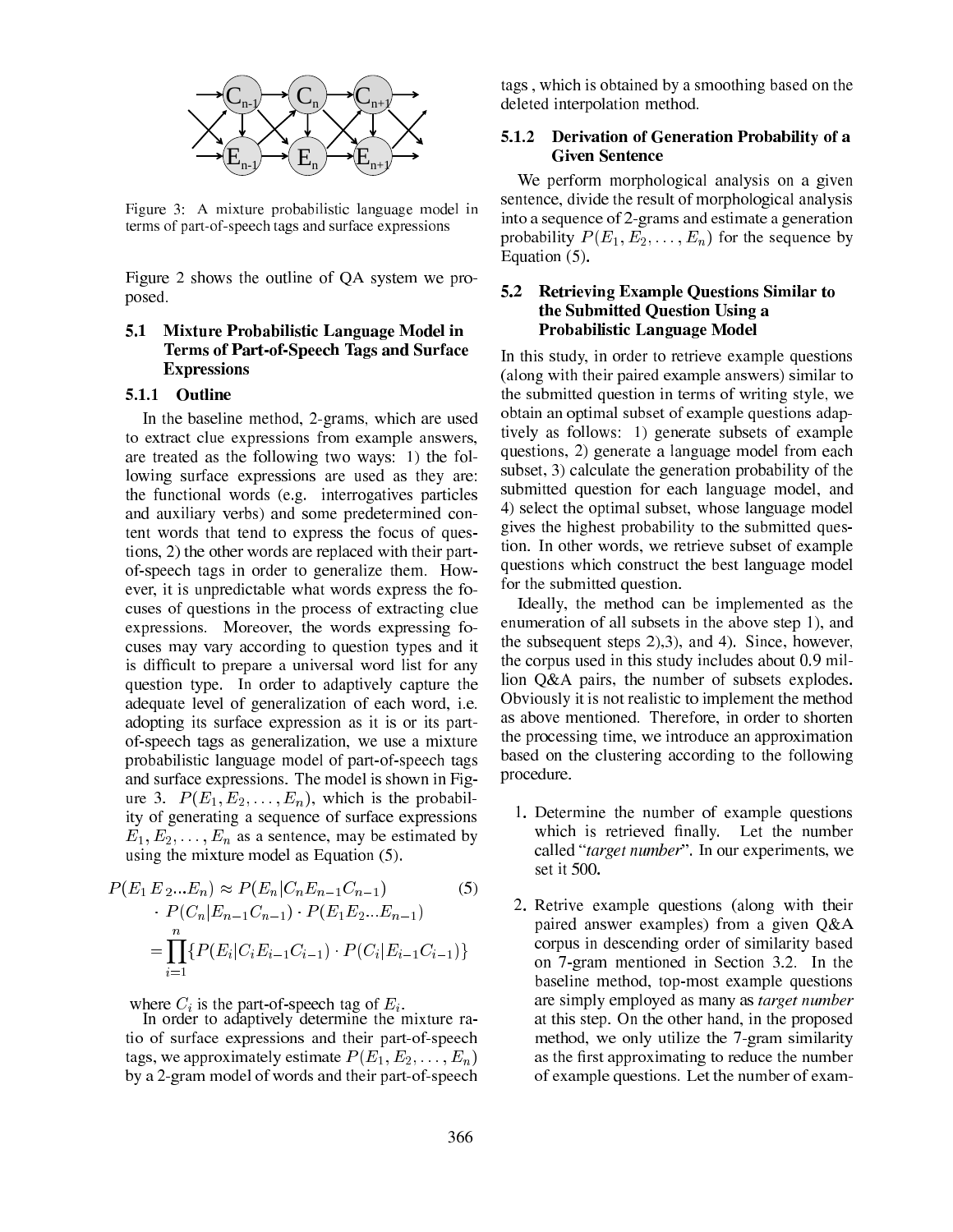

Figure 4: Retrieving question examples (along with answer examples) similar to an submitted question in terms of writing style

ple questions retrieved in this step three times of target number, in our experiment.

- 3. Apply a lustering algorithm to example questions extracted in the above step 2, and obtain
- 4. Obtain ombinations of lusters reated in Step 3. Generate a probabilisti language model from the example questions in each combination of lusters. Cal
ulate the generation probability of the submitted question for ea
h model. Obtain the ombination of lusters whose language model gives the highest probability to the submitted question.

The reason why we divide examples into some clusters is to shorten the processing time compared to al
ulating for all sebsets of example questions. The outline of this processing is shown in Figure 4.

#### 5.2.1 Clustering Example Q&A Pairs

As des
ribed later in Se
tion 5.3, we -nally need to obtain example answers paired with the example questions that are similar to the submitted question. The lustering pro
ess des
ribed above is for not only example questions but also example answers, namely, for example  $Q&A$  pairs. In order to calculate similarity between senten
es for lustering by taking account of word co-occurrence in distance positions of a senten
e, we use word skip 2-grams as senten
e features for lustering. A skip 2-gram is any pair of words in their senten
e order. It may have some gaps between two words. Both question

examples and answer examples are generalized for clustering (not for obtaining probabilistic language models) as follows: 1) the following surfa
e expressions are used as they are: the functional words (e.g. interrogatives parti
les and auxiliary verbs) and some predetermined ontent words des
ribed below, 2) the other words are repla
ed with their part-ofspee
h tags. The predetermined ontext words in cludes a) words that tend to express the focus of question (e.g. "riyuu (reason)", "houhou (method)", "imi (meaning)", "chigai (difference)"), and b) verbs and adje
tives that frequently appear in orpus. As the words expressing the fo
uses of questions, we  $\alpha$  collect nouns X that frequently appear in the following contexts of corpus: "...X-wa nan-desuka (What is X of ...)", "... X-wo oshiete (Tell me X of ...)", and so on.

There are, at least, following three hoi
es for similarity calculation when we cluster example questions and answers into some lusters.

#### Similarity 1

Similarity between Q&A pairs in terms of skip 2-grams. We take account of both the question part and the answer part of a Q&A pair simultaneously.

#### Similarity 2

Similarity between example questions only in terms of skip 2-grams.

Similarity 3

Similarity between example answers only in terms of skip 2-grams.

In the calculation of Similarity 1, we calculate the similarity of the question parts and that of the answer parts separately, then mix the values into one similarity, be
ause the feature expressions from the answer parts should be treated independent of those of the question parts, and vi
e versa. As the lustering algorithm, we employed the  $k$ -means method.

#### $5.2.2$ 5.2.2 Obtain the Optimal Combinations of Clusters

We employed a simple hill climbing method to retrieve the optimal combination of clusters whose language model of question parts gives the maximal generation probability to the submitted question. We use Equation  $(5)$  to calculate the generation probability and the ombination is greedily sear
hed through the following steps.

- 1. Let the cluster set  $CL$  be the given cluster set, and let the andidate set CA be an empty set.
- 2. In CL, -nd the luster whose language model of question parts gives the maximum probability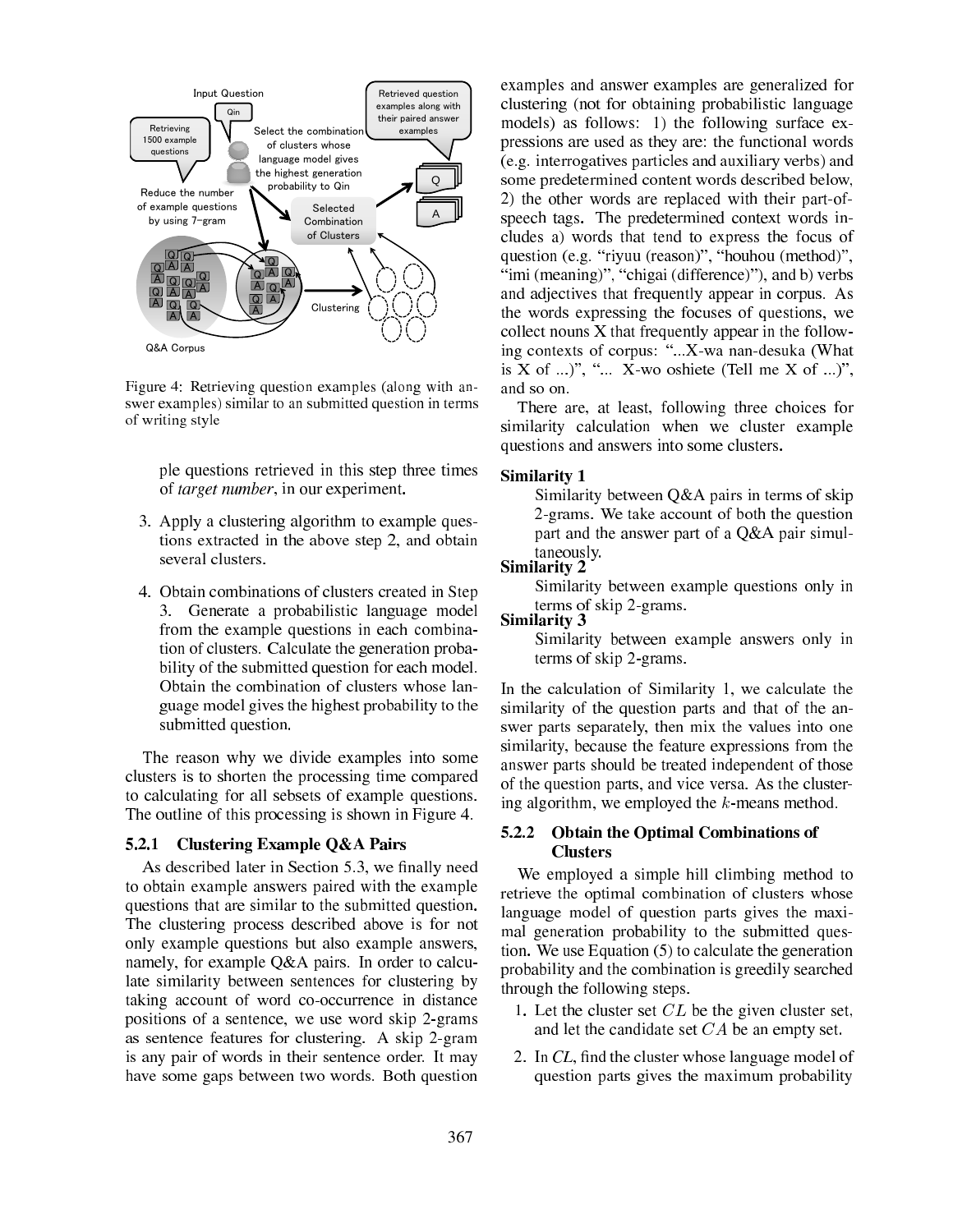|                     | Proposed method  |                         | Proposed method  |                  | Proposed method  |                  | <b>Baseline</b> |                  |
|---------------------|------------------|-------------------------|------------------|------------------|------------------|------------------|-----------------|------------------|
|                     | $(\gamma = 0.7)$ |                         | $(\gamma = 0.8)$ |                  | $(\gamma = 0.9)$ |                  | $(\gamma=0.5)$  |                  |
|                     |                  | Number of               |                  | Number of        |                  | Number of        |                 | Number of        |
| Type of Question    | <b>MRR</b>       | <b>Correct Response</b> | <b>MRR</b>       | Correct Response | <b>MRR</b>       | Correct Response | <b>MRR</b>      | Correct Response |
| Definition          | 0.433            | 5/10                    | 0.475            | 6/10             | 0.570            | 7/10             | 0.425           | 6/10             |
| Why                 | 0.377            | 9/17                    | 0.345            | 9/17             | 0.435            | 10/17            | 0.240           | 6/17             |
| How                 | 0.222            | 2/3                     | 0.261            | 3/3              | 0.317            | 3/3              | 0.111           | /3               |
| $\overline{O}$ ther | 0.350            | 9/20                    | 0.374            | 13/20            | 0.502            | 14/20            | 0.412           | 14/20            |
| All                 | 0.372            | 25/50                   | 0.378            | 31/50            | 0.482            | 34/50            | 0.338           | 27/50            |

Table 2: Case of use of Similarity 1 (using both question part and answer part) in clustering examples Q&A pairs

Table 3: Case of use of Similarity 2 (using question part only) in lustering examples Q&A pairs

|                  | Proposed method  |                  | Proposed method  |                   | Proposed method  |                  | Baseline         |                  |
|------------------|------------------|------------------|------------------|-------------------|------------------|------------------|------------------|------------------|
|                  | $(\gamma = 0.7)$ |                  | $(\gamma = 0.8)$ |                   | $(\gamma = 0.9)$ |                  | $(\gamma = 0.5)$ |                  |
|                  |                  | Number of        |                  | Number of         |                  | Number of        |                  | Number of        |
| Type of Question | <b>MRR</b>       | Correct Response | <b>MRR</b>       | Correct Response  | <b>MRR</b>       | Correct Response | <b>MRR</b>       | Correct Response |
| Definition       | 0.458            | 6/10             | 0.475            | 6/10              | 0.550            | 6/10             | 0.425            | 6/10             |
| Why              | 0.325            | 8/17             | 0.355            | $\overline{8/17}$ | 0.422            | 9/17             | 0.240            | 6/17             |
| How              | 0.511            | 3/3              | 0.178            | 2/3               | 0.4              | 2/3              | 0.111            | 173              |
| Other            | 0.329            | 10/20            | 0.385            | 11/20             | 0.514            | 14/20            | 0.412            | 14/20            |
| All              | 0.365            | 27/50            | 0.380            | 27/50             | 0.483            | 31/50            | 0.338            | 27/50            |

to the submitted question, move it from CL to CA.

- 3. For each cluster C in  $CL$ , calculate the generation probability of the submitted question on the model of question parts of  $CA \cup \{C\}$ , then find the cluster  $Cm$  that gives the maximum probability and move it from CL to CA.
- 4. Repeat the step 3 until the number of example questions in CA exceeds target number.

### 5.3 Extra
ting Answer Candidate of the Submitted Question Using the Probabilisti Language Model of Retrieved Example Answers

In this stage, we construct a langeuage model of example answers paired with example questions retrieved in Section 5.2. By Equation (5) in Section 5.1, according to the mixture probabilistic language model of part-of-spee
h tags and surfa
e expressions, each sentence in answer candidates, which are retrieved by the same way as the baseline method in Section 3, are evaluated in terms of the appropriateness of writing style for the answers to the submitted question.

However, be
ause of the nature of probability, the estimation of the appropriateness based on the probability unreasonably gives higher values to shorter senten
es. Therefore, in order to resolve the problem, we normalized the Equation (5) as follows.

$$
\bar{P}(E_1E_2...E_n) = \frac{1}{n}\log\{P(E_1E_2...E_n)\} \tag{6}
$$

After the normalization, we calculate a score of the sentence  $S_i$  with Equation (7). We replace the last term in Equation (4) with Equation (6). Since the terms  $\sum_{i=1}^{n} T(w_{ij})$  and  $P(E_1E_2...E_m)$  in Equation (7) orrespond to Measure 1 and Measure 2, respectively, the parametar  $\gamma$  is used to determine the mixture ratio of Measure 1 and Measure 2.

New Score
$$
(S_i)
$$
 =  $\frac{\left\{\sum_{j=1}^{n} T(w_{ij})\right\}^{\gamma}}{\log(1 + |S_i|)}$  (7)  
  $\cdot \left\{\bar{P}(E_1 E_2 ... E_m)\right\}^{1-\gamma}$ 

## <sup>6</sup> Experiments

We conducted some experiments to examine the effe
tiveness of the proposed method. In order to do it, we ompared the system based on the proposed method with the system based on the baseline method described in Section 3. In the experiments, we especially investigated the dependence of the accuracy on the following two settings: 1) the value of parameter  $\gamma$ , which represents the mixture ratio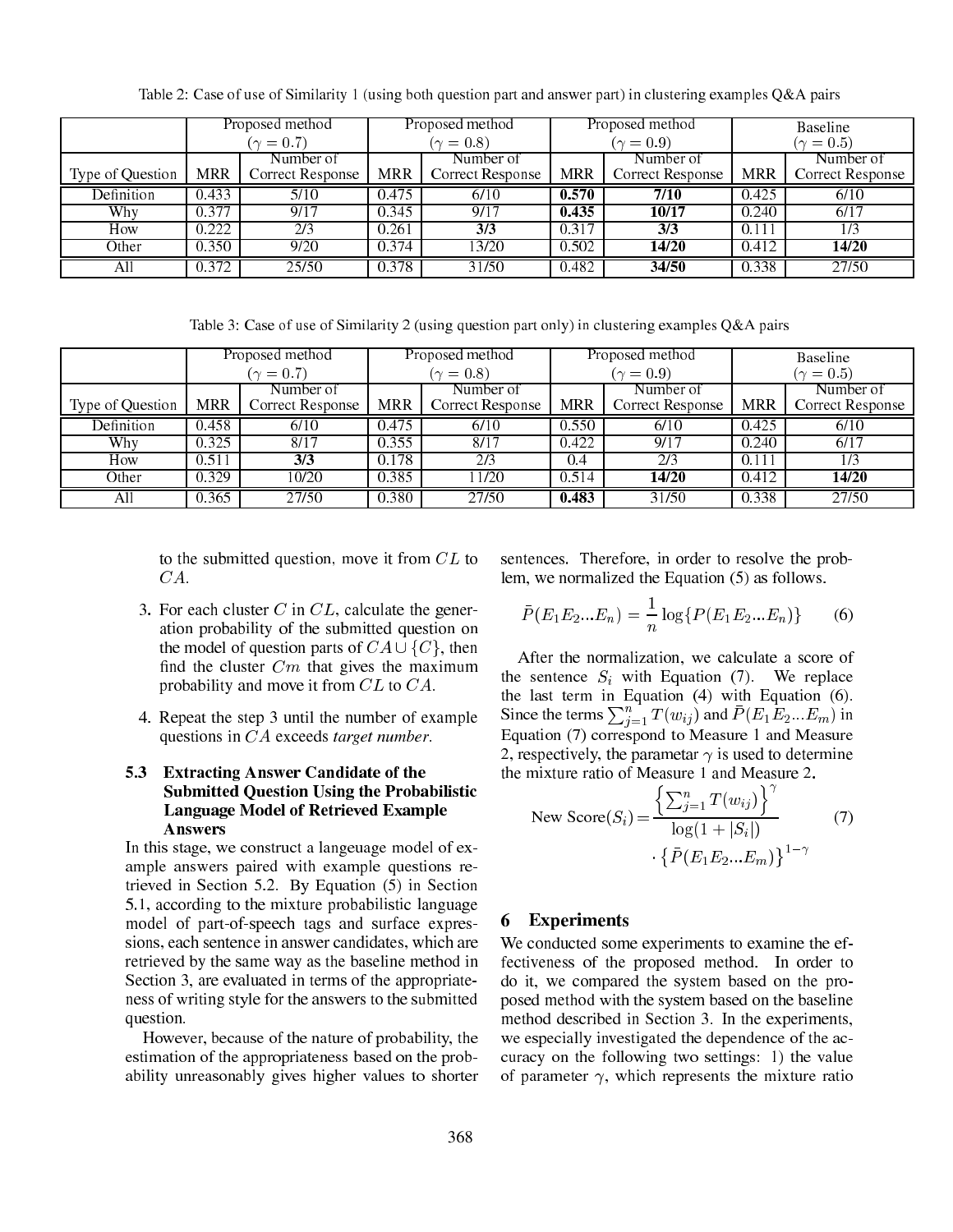|                  | Proposed method  |                  | Proposed method |                  | Proposed method  |                  | Baseline       |                  |
|------------------|------------------|------------------|-----------------|------------------|------------------|------------------|----------------|------------------|
|                  | $(\gamma = 0.7)$ |                  | $\gamma = 0.8$  |                  | $(\gamma = 0.9)$ |                  | $(\gamma=0.5)$ |                  |
|                  |                  | Number of        |                 | Number of        |                  | Number of        |                | Number of        |
| Type of Question | <b>MRR</b>       | Correct Response | <b>MRR</b>      | Correct Response | <b>MRR</b>       | Correct Response | <b>MRR</b>     | Correct Response |
| Definition       | 0.458            | 6/10             | 0.483           | 6/10             | 0.500            | 6/10             | 0.425          | 6/10             |
| Why              | 0.332            | 9/17             | 0.345           | 8/17             | 0.345            | 9/17             | 0.240          | 6/17             |
| How              | 0.400            | 3/3              | 0.611           | 3/3              | 0.511            | 3/3              | 0.111          | $\sqrt{3}$       |
| Other            | 0.527            | 13/20            | 0.543           | 14/20            | 0.502            | 14/20            | 0.412          | 14/20            |
| All              | 0.439            | 31/50            | 0.464           | 31/50            | 0.437            | 32/50            | 0.338          | 27/50            |

Table 4: Case of use of Similarity 3 (using answer part only) in lustering examples Q&A pairs

of Measure 1 and Measure 2 in Equation (7) and 2) the similarity calculation methods in the clustering described in Section 5.2.

#### 6.1 Experimental Settings

As the question set, we use the latter half of Japanese question set of NTCIR-6 QAC formal run test set (Fukumoto et al., 2007).

As a Web sear
h engine for information sour
e of QA, we adopted Yahoo! Japan API-. With regard to Q&A examples, we used a orpus of 0.9 million O&A pairs that comes from "Yahoo! Chiebukuro," which is a Q&A community site and the Japanese version of "Yahoo! answers." Let the parameter *target number* described in Section 5.2 be 500. The systems output -ve answers for ea
h submitted question in the des
ending order of s
ore. Judgment whether an answer candidate is correct or not is performed by one assessor. The assessor judged an output answer candidate correct, when the candidate in
ludes orre
t answer for the question as its part. We use Mean Reciprocal Rank (MRR<sup>2</sup>) as the evaluation metri
s. In addition to MRR, we also investigate the number of the questions for whi
h the system an return, at least, one orre
t answer in the top -ve answer andidates (number of orre
t responses, hereafter).

### 6.2 Experimental Results

Experimental results are shown in the Table 2,3, and 4.

With regard to the baseline method, we employed 0.5 for the parameter  $\gamma$ , because it gives the best performan
e in terms of MRR. On the other hand, as for the proposed method, the results are shown for the three settings,  $\gamma = 0.7, 0.8,$  and 0.9, which give the better performan
e than other settings.

Although the proposed method and the baseline method do not perform any question lassi-ation, the results are shown on a type-by-type basis in order to investigate the effe
tiveness of the method for ea
h typi
al question type des
ribed in Table 1.

#### $6.3$ **Discussion**

All of Table 2, 3, and 4 show that the proposed method outperforms the baseline method.

With regard to the number of correct responses, the proposed method gives more orre
t responses than the baseline method ex
ept for the ase of use of Similarity 1 (using both question part and answer part) and  $\gamma = 0.7$ .

With regard to MRR, the proposed method gives better performan
e than the baseline method for not only the average of all questions but also the average of ea
h type of question. One of the reasons for the good performance may be the fact that the propose method an appropriately -lter out ungrammati
al expressions in answer andidates, while the baseline method sometimes employ them as answer response. It means that the introdu
ed probabilisti language model ontribute to removing ungrammatical text from answer candidates. Another one of the reasons for the good performan
e may be the fact that the proposed method can reduce the number of example Q&A pairs whi
h in
lude unsuitable expressions for answers of the submitted question when the system retrieves example Q&A pairs. It means that more example answers suitable to the submitted question can be retrieved by introducing the lustering and the probabilisti estimation to the pro
ess of retrieving example questions, and as a result, by re-ning the language model of answers. The following shows an example for whi
h the baseline method annot give orre
t answer, but the proposed method can.

<sup>1</sup> http://developer.yahoo.
o.jp/

<sup>-</sup>Reciprocal Rank (RR) is the inverse of the rank of the first correct answer candidate. MRR is the average of RRs over the question set.